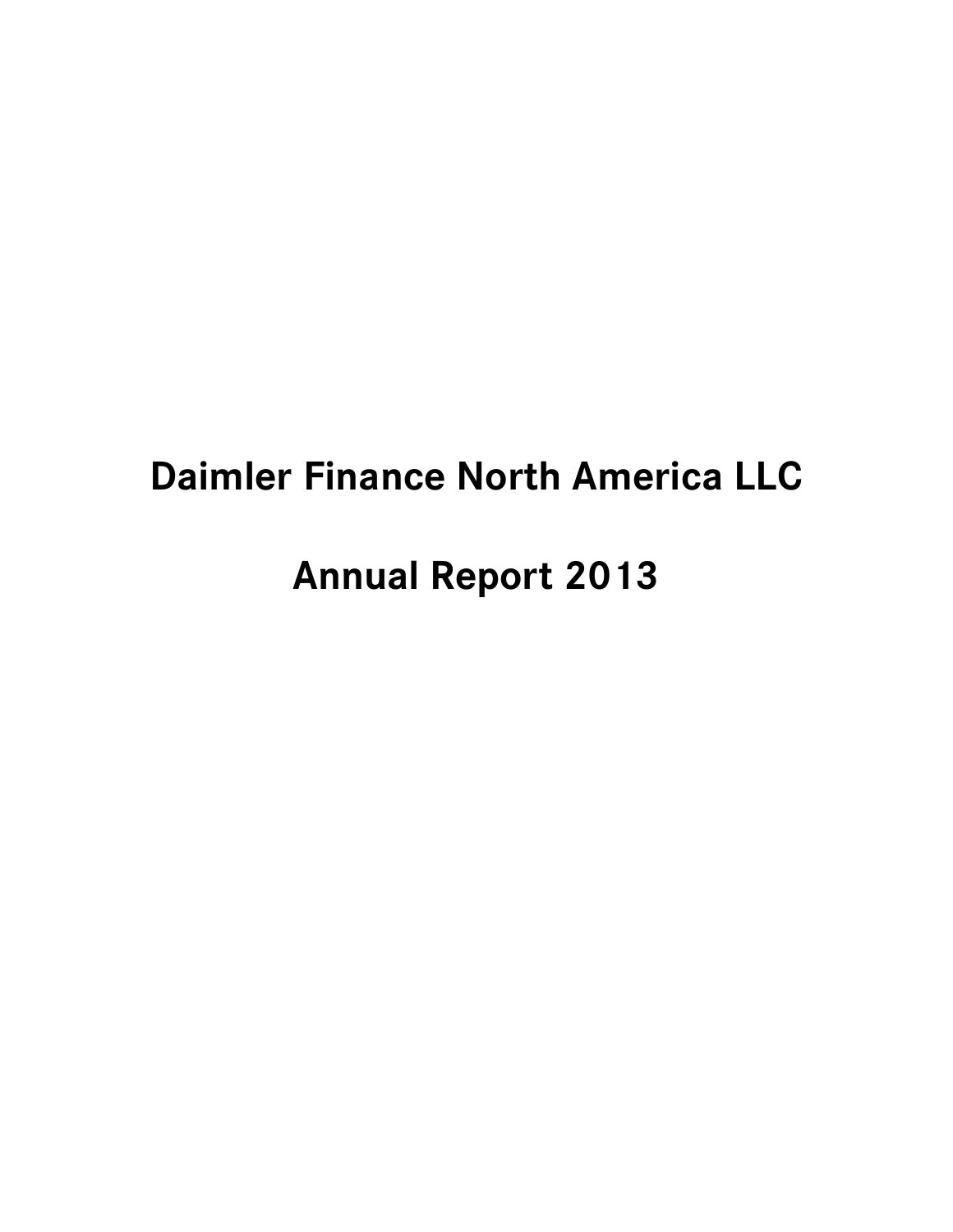# Table of Contents

| 2. |  |    |  |  |  |
|----|--|----|--|--|--|
| 3. |  |    |  |  |  |
| 4. |  |    |  |  |  |
| 5. |  |    |  |  |  |
| 6. |  |    |  |  |  |
|    |  | 20 |  |  |  |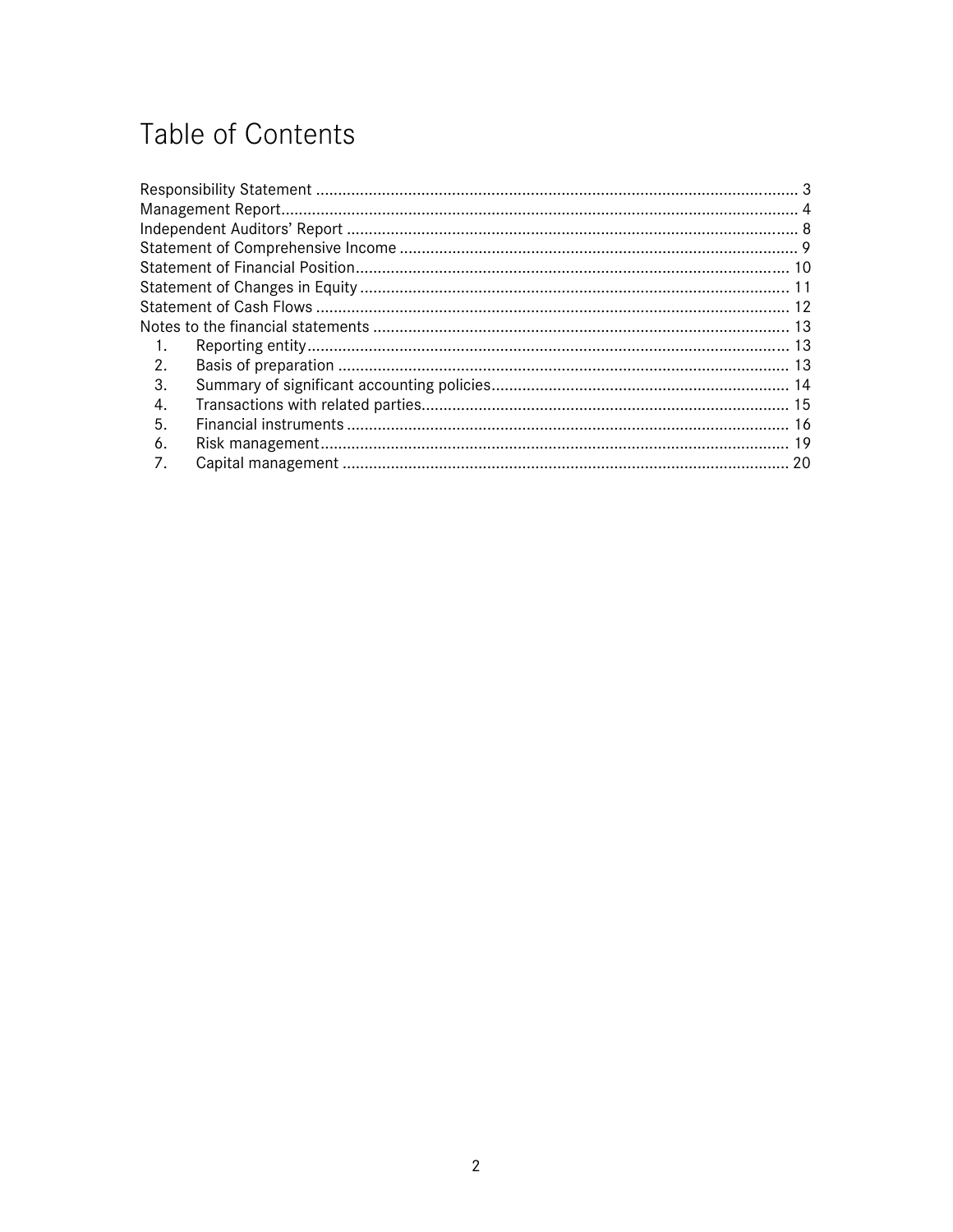# Responsibility Statement

To the best of our knowledge, and in accordance with the applicable reporting principles, the financial statements of Daimler Finance North America LLC provide a true and fair view of the assets, liabilities, financial position and profit or loss of the Company, and the Company's management report provides a fair review of the development and performance of the business and the position of the Company, together with a description of the principal opportunities and risks associated with the expected development of the Company.

Montvale, NJ (USA), April 2, 2014

Birge (S

Ruben Simmons and Birger Ostermann **President & CEO** Chief Accounting Officer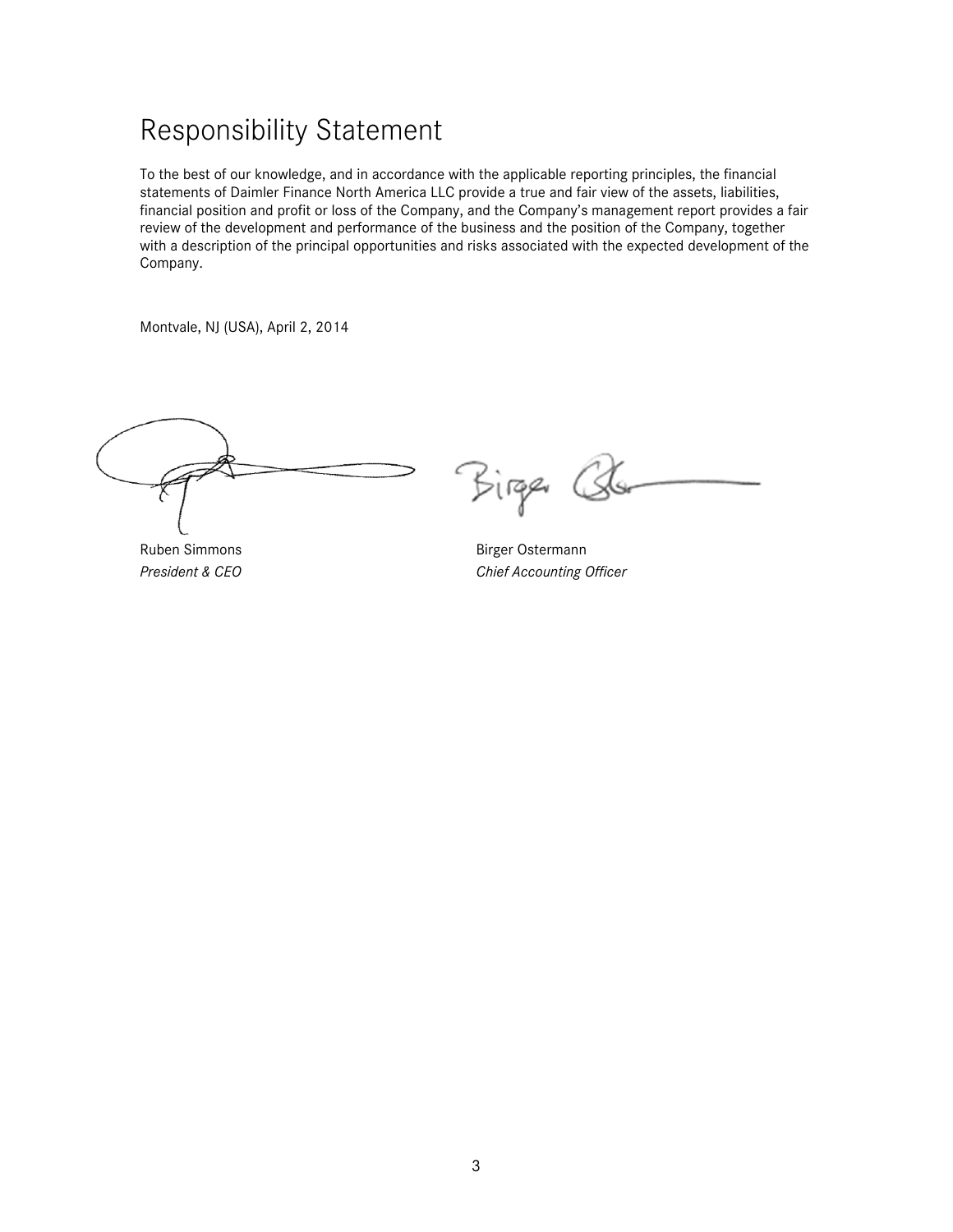(all amounts in thousands of U.S. dollars)

# Management Report

#### **General**

Daimler Finance North America LLC ("DFNA" or the "Company") is a wholly-owned subsidiary of Daimler North America Corporation ("DNA"), which is in turn a wholly-owned subsidiary of Daimler AG ("DAG" or "Daimler").

DFNA accesses U.S. and foreign capital markets to raise funds, which it lends to DNA through a consolidated funding and cash management system. As such, it has relationships with other subsidiaries of DAG. DAG issued full and unconditional guarantees for DFNA's obligations incurred under its outstanding notes and bonds program and commercial paper program. DFNA and DNA entered into an intercompany loan agreement which is intended to mirror DFNA's external borrowings such that interest expense with third parties is offset by corresponding interest income from DNA.

This document contains forward looking statements that reflect our current views about future events. Words such as "anticipate," "assume," "believe," "estimate," "expect," "intend," "may," "plan," "project," "should" and similar expressions are used to identify forward-looking statements. These statements are subject to many risks and uncertainties, including:

- an adverse development of global economic conditions, in particular a decline of demand and investment activity in the United States;
- a deterioration of our funding possibilities on the credit and financial markets, which could result in an increase in borrowing costs or limit our funding flexibility;
- changes in currency exchange rates and interest rates;
- changes in laws, regulations and government policies that may affect the Company or any of its sister companies; and
- the business outlook of the Company's sister companies in the United States, which may affect the funding requirements of these companies in the automotive and financial services businesses.

The following discussion should be read in conjunction with the DFNA's financial statements as of and for the years ended December 31, 2013 and 2012, which were prepared using International Financial Reporting Standards (IFRS) as issued by the International Accounting Standards Board (IASB). Note 3 to the financial statements provide an overview of the Company's significant accounting policies.

The percentages in the following discussion were computed using exact dollar amounts and numbers. Some of those percentages may, therefore, not reflect the ratio between the rounded amounts presented below.

#### **Earnings**

#### *Interest Income*

Interest income decreased by 3% from \$586,280 in 2012 to \$570,692 in 2013, due to lower average interest rates in 2013 compared to 2012.

#### *Interest Expense*

Interest expense decreased by 3% from \$586,280 in 2012 0to \$570,692 in 2013, due to lower average interest rates in 2013 compared to 2012.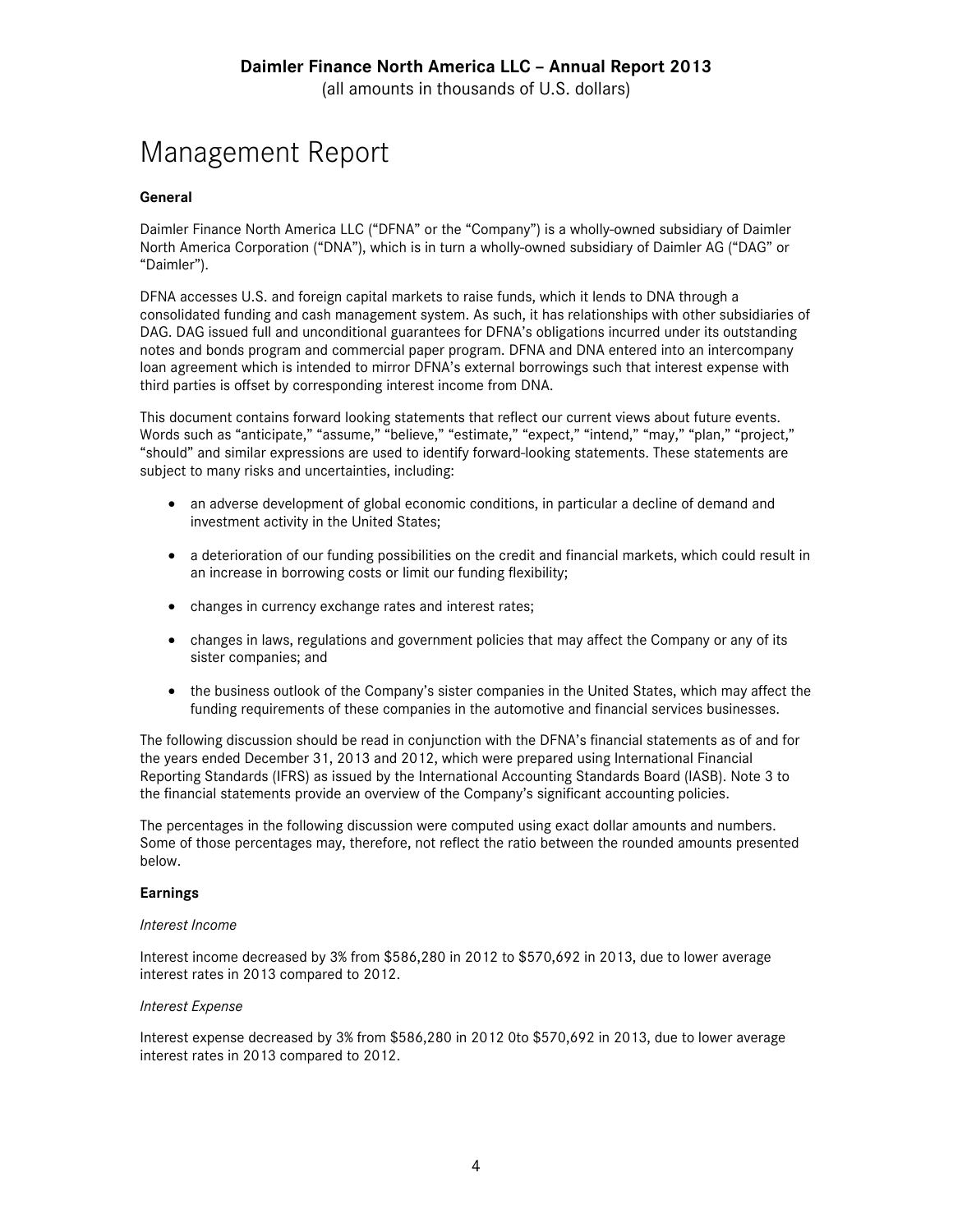(all amounts in thousands of U.S. dollars)

#### *Guarantee Fees*

Guarantee fees charged by DAG were \$24,516 in 2013, compared to \$12,364 in 2012. This increase was caused by a higher guarantee fee rate.

#### *Other financial income (expense), net*

Other financial income (expense), net was \$(5) in 2013 compared to \$0 in 2012, as foreign exchange gains and losses resulting from the valuation of the notes and bonds payable were offset by corresponding gains and losses on the receivables from DNA, which mirror the development of the notes and bonds payable.

#### *Administrative Expenses*

Administrative expenses were \$1,380 and \$853 for 2013 and 2012, respectively.

#### *Reimbursement of Expenses from DNA*

DFNA and DNA are parties to an agreement where DNA reimburses DFNA for any and all expenses incurred in connection with the administration of DFNA's notes and bonds program and commercial paper program. The reimbursement of expenses from DNA amounted to \$25,901 in 2013 and \$13,217 in 2012.

#### *Net Income*

Net income was zero in both 2013 and 2012.

#### **Financial Position**

Total assets were \$17,966,643 at December 31, 2013 compared to \$17,949,186 at December 31, 2012. There is basically no change due to repayments of loans from DNA which are offset by new additions of loans from DNA.

Total liabilities also increased, from \$17,949,186 at December 31, 2012 to \$17,966,643 at December 31, 2013, reflecting basically no change due to repayments of notes and bonds which are offset by new additions of notes and bonds and commercial paper.

#### **Liquidity and Capital Resources**

In the ordinary course of business, the Company issues notes and bonds and commercial paper in the US and foreign capital markets and lends the proceeds to DNA. In 2013, \$6,740,872 new notes and bonds and commercial paper were issued, while there were \$8,526,408 new issuances in 2012. The Company had neither cash nor cash equivalents as of December 31, 2013 and 2012.

#### **Risk Report**

Many factors could directly and indirectly, through the close affiliation with DAG's affiliated companies, affect the Company's business, financial condition, and cash flows. The results of operations would not be affected due to the existing reimbursement agreements with DNA. The principal risks are described below.

#### *Economic Risks*

Due to the increase in the fiscal debt ceiling in the United States, a key individual risk was averted early in 2014. Economic indicators have shown that the revival of the US economy is still susceptible to disruptions. One crucial factor depends on how the expansive monetary policy is managed and whether – as hoped - investors and consumers boost the rate of growth. If this revival does not occur, the economic upturn would be much less pronounced. A slowdown in growth in the US, high price volatility in rawmaterial markets, further increase in inflation rates and nascent protectionism could have significant adverse effects on the Daimler business in the US and, as a result, on the future financial position of the Company. However, if investment activity in the United States is more dynamic than previously assumed, this could result in substantially stronger growth.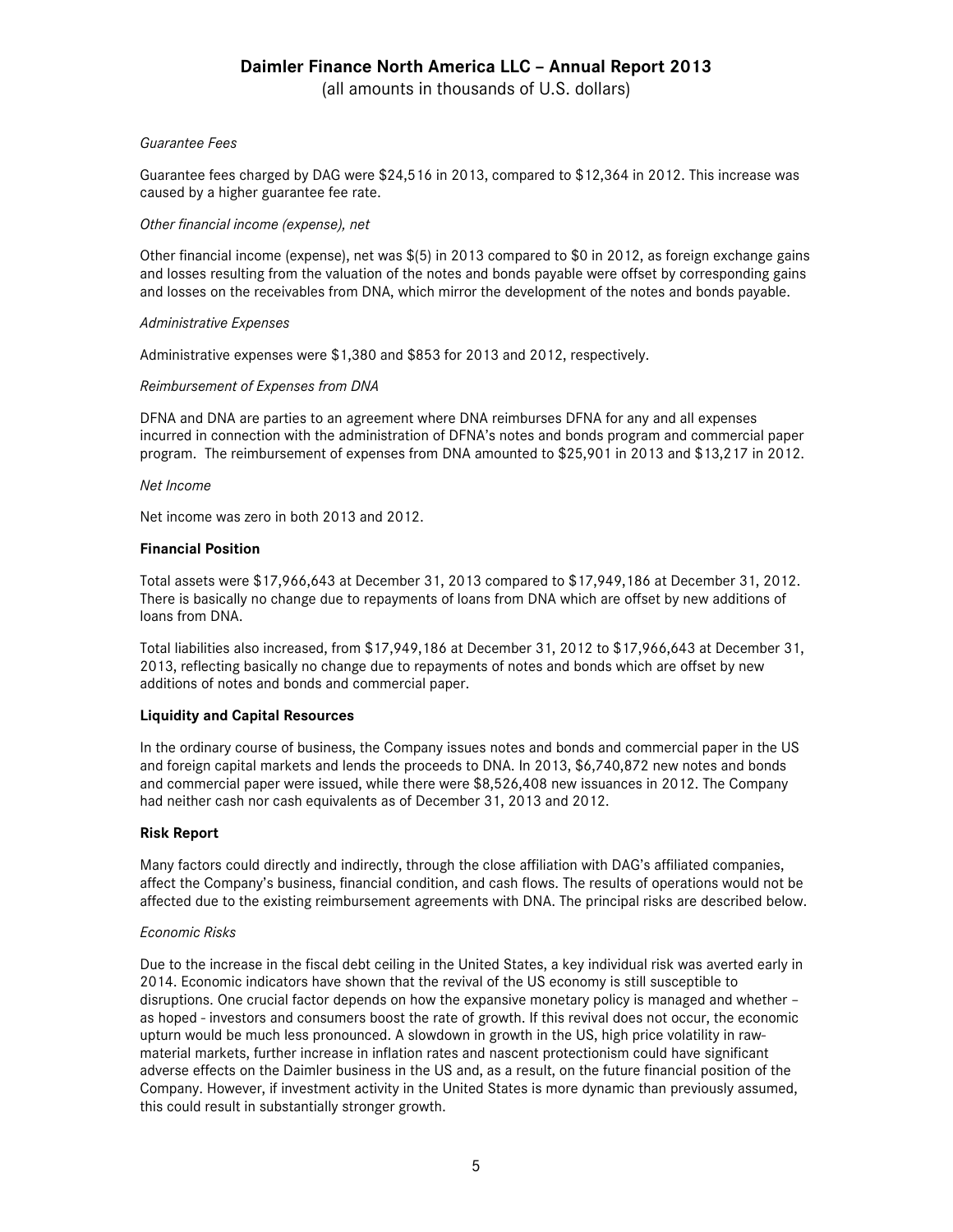(all amounts in thousands of U.S. dollars)

#### *Industry Risks*

Overcapacity and intense price competition in the automotive industry could force the Daimler companies in the US, which are financed by DFNA, to decrease production, reduce capacity or increase sales incentives, each of which would be costly and would indirectly affect the financial position of the Company significantly.

In addition, the financial services that Daimler offers in connection with the sale of vehicles involve several risks. These include the potential inability to recover the investments in leased vehicles or to collect the sales financing receivables if the resale prices of the vehicles securing these receivables fall short of their book value (residual value risk), which may lead to additional funding requirements through DFNA.

#### *Financial Risks*

Changes in interest rates may have substantial adverse effects on the Company's cash flows. Adverse effects may also arise from downgrades of the long-term debt ratings of the Company's ultimate parent company, DAG, and the ability of the Company to issue debt in the US and European markets. Lower demand for the Company's debt instruments could increase the borrowing costs or otherwise limit DFNA's ability to fund the Daimler operations in the US.

Note 6 to the Company's financial statements describes the risk management strategies employed by the Company to address such risks.

If any of these risks and uncertainties materialize, or if the assumptions underlying any of our forwardlooking statements prove incorrect, then our actual results may be materially different from those we express or imply by such statements. We do not intend or assume any obligation to update these forwardlooking statements. Any forward looking statement speaks only as of the date on which it is made.

#### **Corporate Governance**

#### *Corporate bodies*

As of December 31, 2013, the Company had ten officers and a board of directors which comprised three members. With this segregation, the officers are responsible for managing the day to day operations of the Company while the board of directors advises and monitors the officers.

#### *Compliance*

As part of the Daimler organization, the Company has applied all compliance principles the Daimler AG Board of Management has set including an Integrity Code. This Integrity Code is a set of guidelines for behavior defining a binding framework for the actions of all employees worldwide. Among other things, the guidelines define correct behavior in international business and in any cases of conflicts of interest, questions of equal treatment, proscription of corruption, the role of internal control systems and the duty to comply with applicable law as well as other internal and external regulations.

#### *Risk management and internal control*

The risk management system is an integral part of the overall planning, controlling and reporting process. Its goal is to enable the Company's management to recognize significant risks at an early stage and to initiate appropriate countermeasures in a timely manner (see note 6).

The officers of the Company are responsible for establishing and maintaining adequate internal control over financial reporting. Internal control over financial reporting is defined as a process designed to provide reasonable assurance regarding the reliability of financial reporting and the preparation of financial statements for external purposes in accordance with International Financial Reporting Standards (IFRS) and includes those policies and procedures that (1) pertain to the maintenance of records that in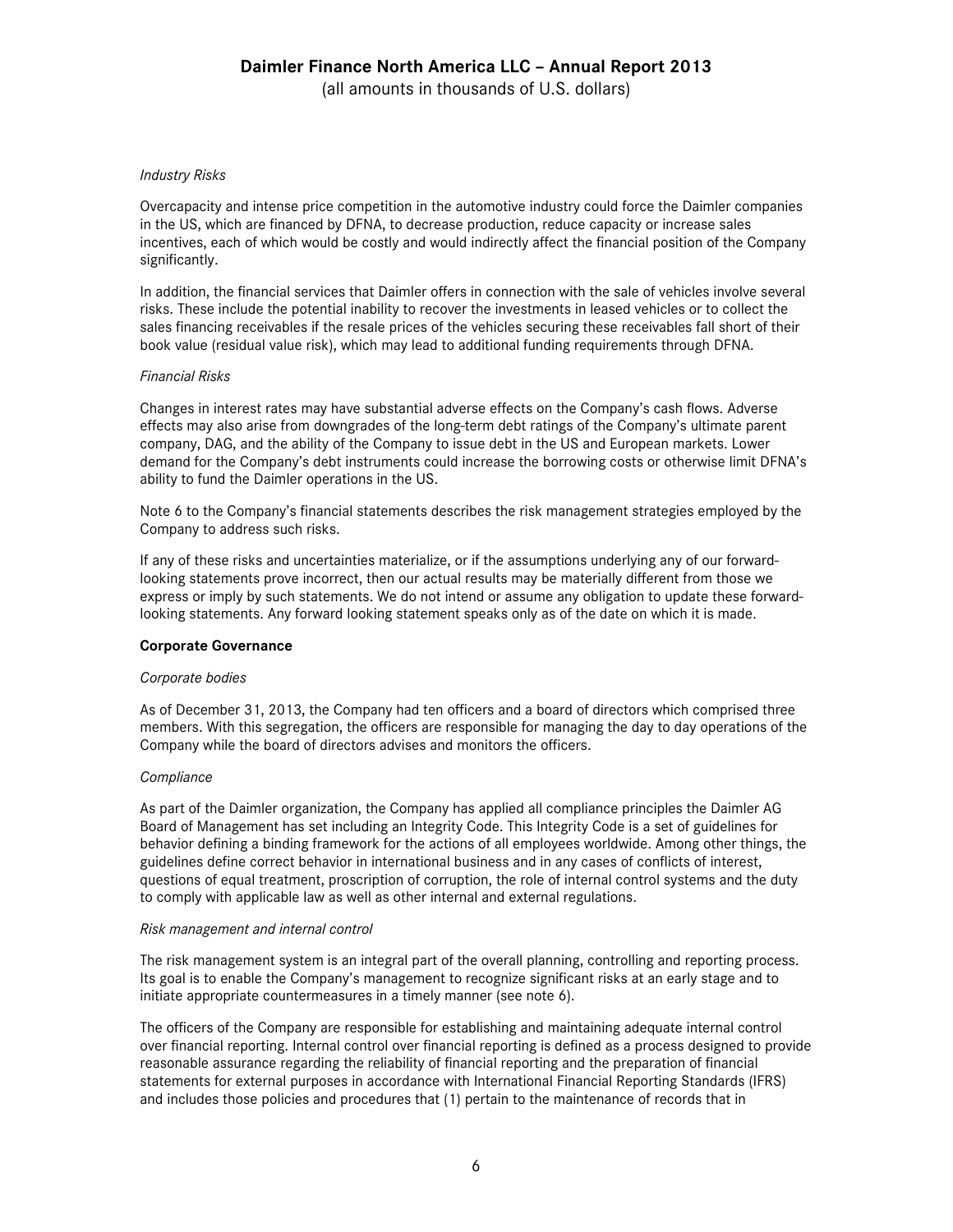(all amounts in thousands of U.S. dollars)

reasonable detail accurately and fairly reflect the transactions and dispositions of the assets of the Company; (2) provide reasonable assurance that transactions are recorded as necessary to permit preparation of financial statements in accordance with IFRS, and that receipts and expenditures of the Company are being made only in accordance with authorizations of management and directors of the Company; and (3) provide reasonable assurance regarding prevention or timely detection of unauthorized acquisition, use or disposition of the Company's assets that could have a material effect on the financial statements.

#### *Accounting principles*

The financial statements of the Company are prepared in accordance with IFRS as issued by the IASB.

#### **Outlook**

Management expects net income and equity to be zero in 2014. This expectation is based on the assumption of a stable economic development and continuation of the Company's business model.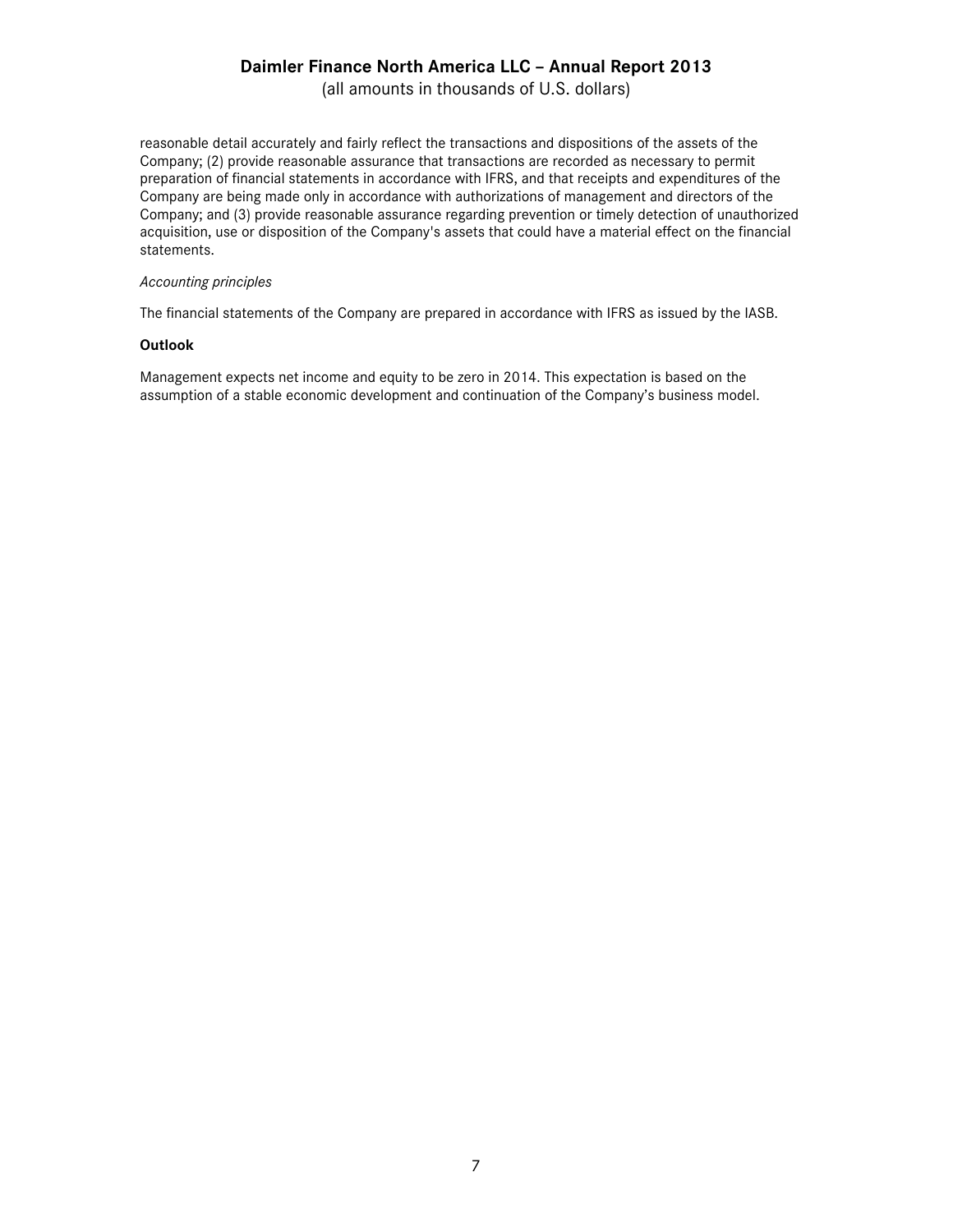

**KPMG IIP** 345 Park Avenue New York, NY 10154

#### **Independent Auditors' Report**

The Board of Directors Daimler Finance North America LLC:

We have audited the accompanying financial statements of Daimler Finance North America LLC, which comprise the statements of financial position as of December 31, 2013 and 2012, and the related statements of comprehensive income, changes in equity, and cash flows for the years then ended, and the related notes to the financial statements.

# *Management's Responsibility for the Financial Statements*

Management is responsible for the preparation and fair presentation of these financial statements in accordance with International Financial Reporting Standards as issued by the International Accounting Standards Board; this includes the design, implementation, and maintenance of internal control relevant to the preparation and fair presentation of financial statements that are free from material misstatement, whether due to fraud or error.

#### *Auditors' Responsibility*

Our responsibility is to express an opinion on these financial statements based on our audits. We conducted our audits in accordance with auditing standards generally accepted in the United States of America. Those standards require that we plan and perform the audit to obtain reasonable assurance about whether the financial statements are free from material misstatement.

An audit involves performing procedures to obtain audit evidence about the amounts and disclosures in the financial statements. The procedures selected depend on the auditors' judgment, including the assessment of the risks of material misstatement of the financial statements, whether due to fraud or error. In making those risk assessments, the auditor considers internal control relevant to the entity's preparation and fair presentation of the financial statements in order to design audit procedures that are appropriate in the circumstances, but not for the purpose of expressing an opinion on the effectiveness of the entity's internal control. Accordingly, we express no such opinion. An audit also includes evaluating the appropriateness of accounting policies used and the reasonableness of significant accounting estimates made by management, as well as evaluating the overall presentation of the financial statements.

We believe that the audit evidence we have obtained is sufficient and appropriate to provide a basis for our opinion.

# *Opinion*

In our opinion, the financial statements referred to above present fairly, in all material respects, the financial position of Daimler Finance North America LLC as of December 31, 2013 and 2012, and the results of its operations and its cash flows for the years then ended in accordance with International Financial Reporting Standards as issued by the International Accounting Standards Board.



New York City, NY April 2, 2014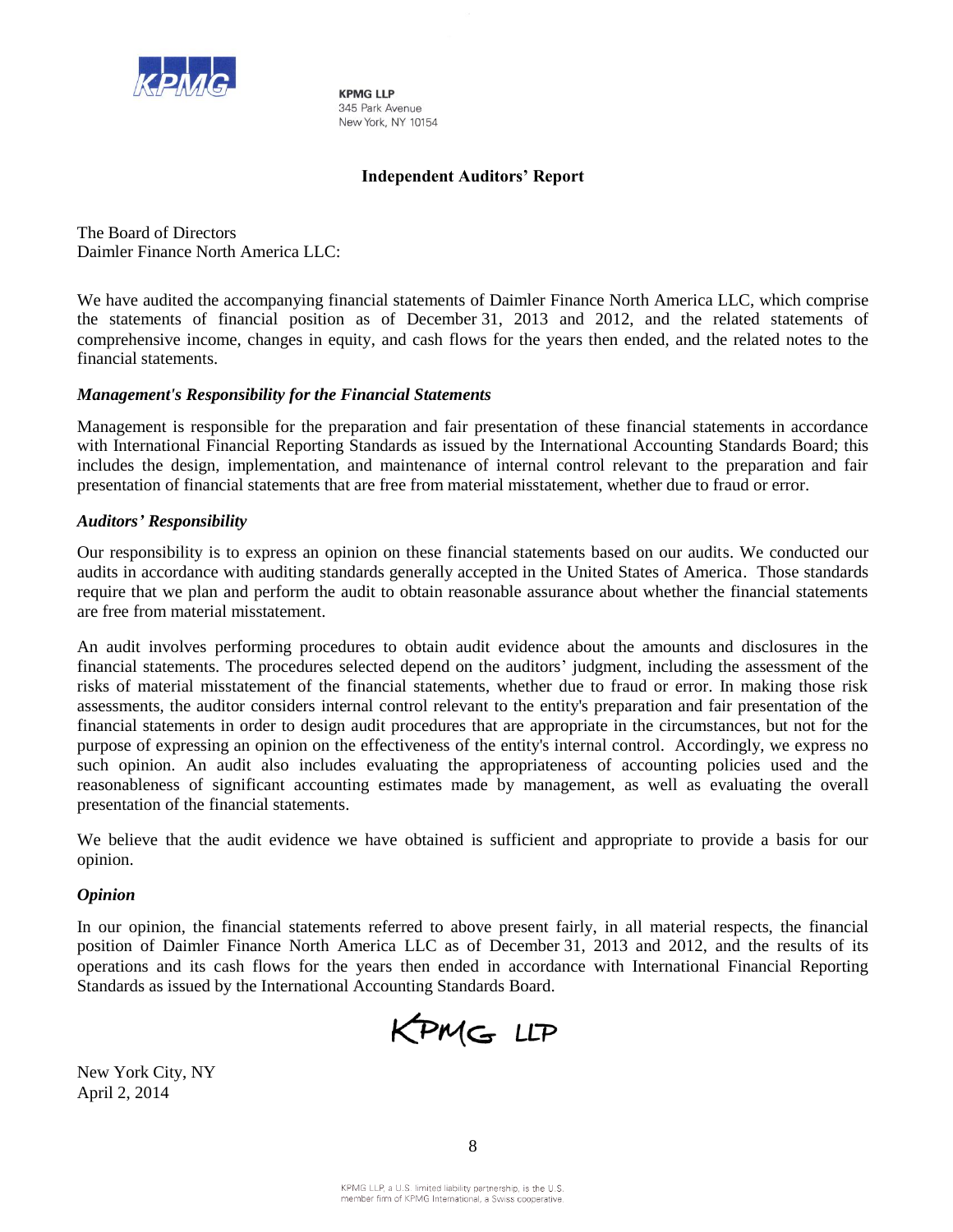|                                       |             | Year ended December 31, |            |  |
|---------------------------------------|-------------|-------------------------|------------|--|
|                                       | <b>Note</b> | 2013                    | 2012       |  |
| Interest income - DNA                 |             | 570,692                 | 586,280    |  |
| Interest expense – third parties      |             | (570,692)               | (586, 280) |  |
| Guarantee fees - DAG                  | 4           | (24, 516)               | (12, 364)  |  |
| Net interest expense                  |             | (24, 516)               | (12, 364)  |  |
|                                       |             |                         |            |  |
| Other financial income (expense), net |             | (5)                     |            |  |
| Administrative expenses               | 4           | (1, 380)                | (853)      |  |
| Reimbursement of expenses from DNA    | 4           | 25,901                  | 13,217     |  |
| <b>Net income</b>                     |             |                         |            |  |
| <b>Total comprehensive income</b>     |             |                         |            |  |

# Statement of Comprehensive Income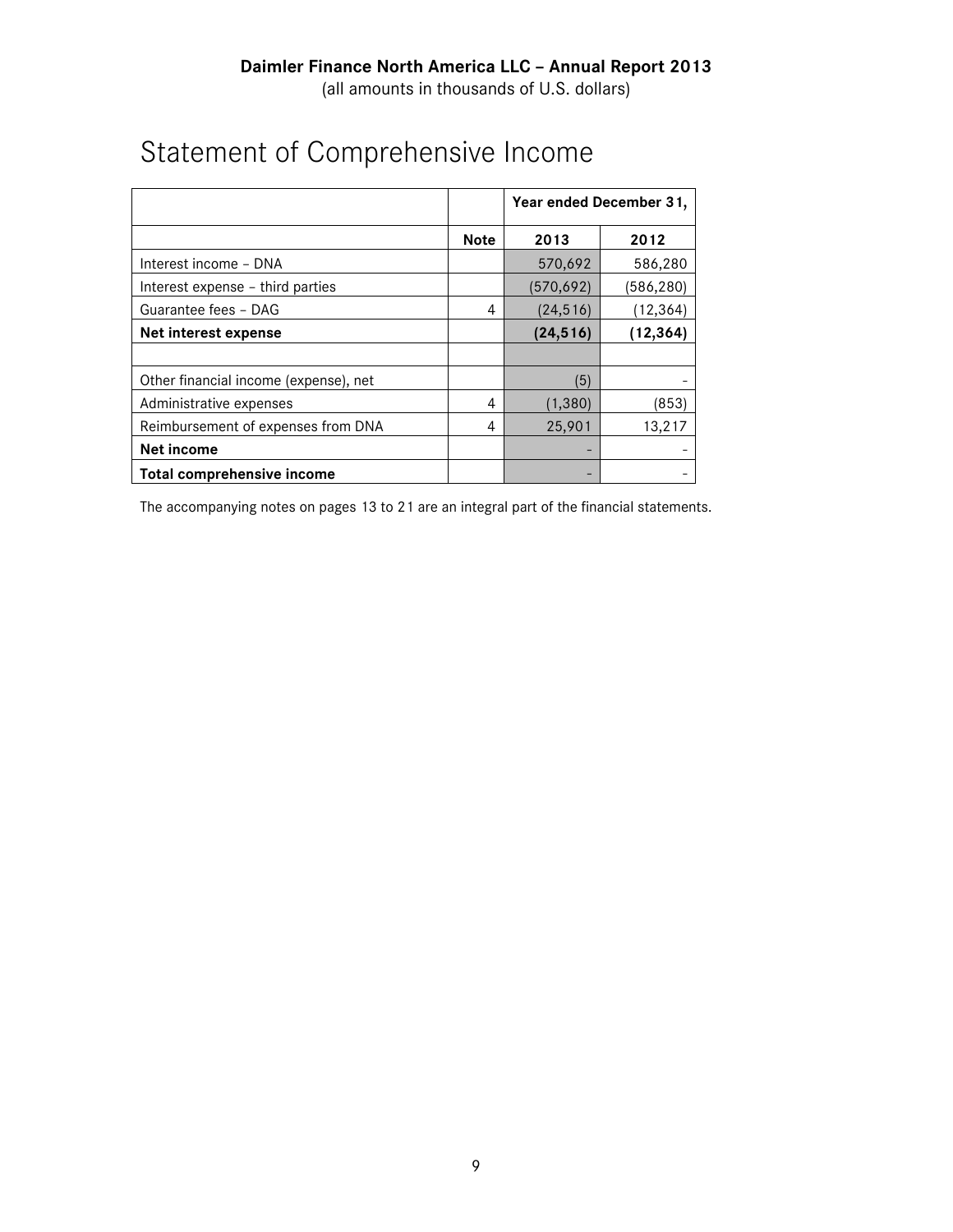|                                      |             | December 31, |            |  |
|--------------------------------------|-------------|--------------|------------|--|
|                                      | <b>Note</b> | 2013         | 2012       |  |
| <b>Assets</b>                        |             |              |            |  |
| Receivables from related parties     | 4           | 14,633,841   | 11,238,967 |  |
| <b>Total non-current assets</b>      |             | 14,633,841   | 11,238,967 |  |
| Receivables from related parties     | 4           | 3, 172, 514  | 6,510,818  |  |
| Accrued interest income from DNA     | 5           | 160,288      | 199,401    |  |
| <b>Total current assets</b>          |             | 3,332,802    | 6,710,219  |  |
| <b>Total assets</b>                  |             | 17,966,643   | 17,949,186 |  |
|                                      |             |              |            |  |
| <b>Equity and liabilities</b>        |             |              |            |  |
| <b>Total equity</b>                  |             |              |            |  |
| Notes and bonds payable              | 5           | 14,633,841   | 11,238,967 |  |
| <b>Total non-current liabilities</b> |             | 14,633,841   | 11,238,967 |  |
| Payables to related parties          | 4           | 14,136       | 11,961     |  |
| Notes and bonds payable              | 5           | 2,598,559    | 4,749,830  |  |
| Commercial paper                     | 5           | 559,819      | 1,749,027  |  |
| Accrued interest expense             | 5           | 160,288      | 199,401    |  |
| <b>Total current liabilities</b>     |             | 3,332,802    | 6,710,219  |  |
| <b>Total liabilities</b>             |             | 17,966,643   | 17,949,186 |  |
| <b>Total equity and liabilities</b>  |             | 17,966,643   | 17,949,186 |  |

# Statement of Financial Position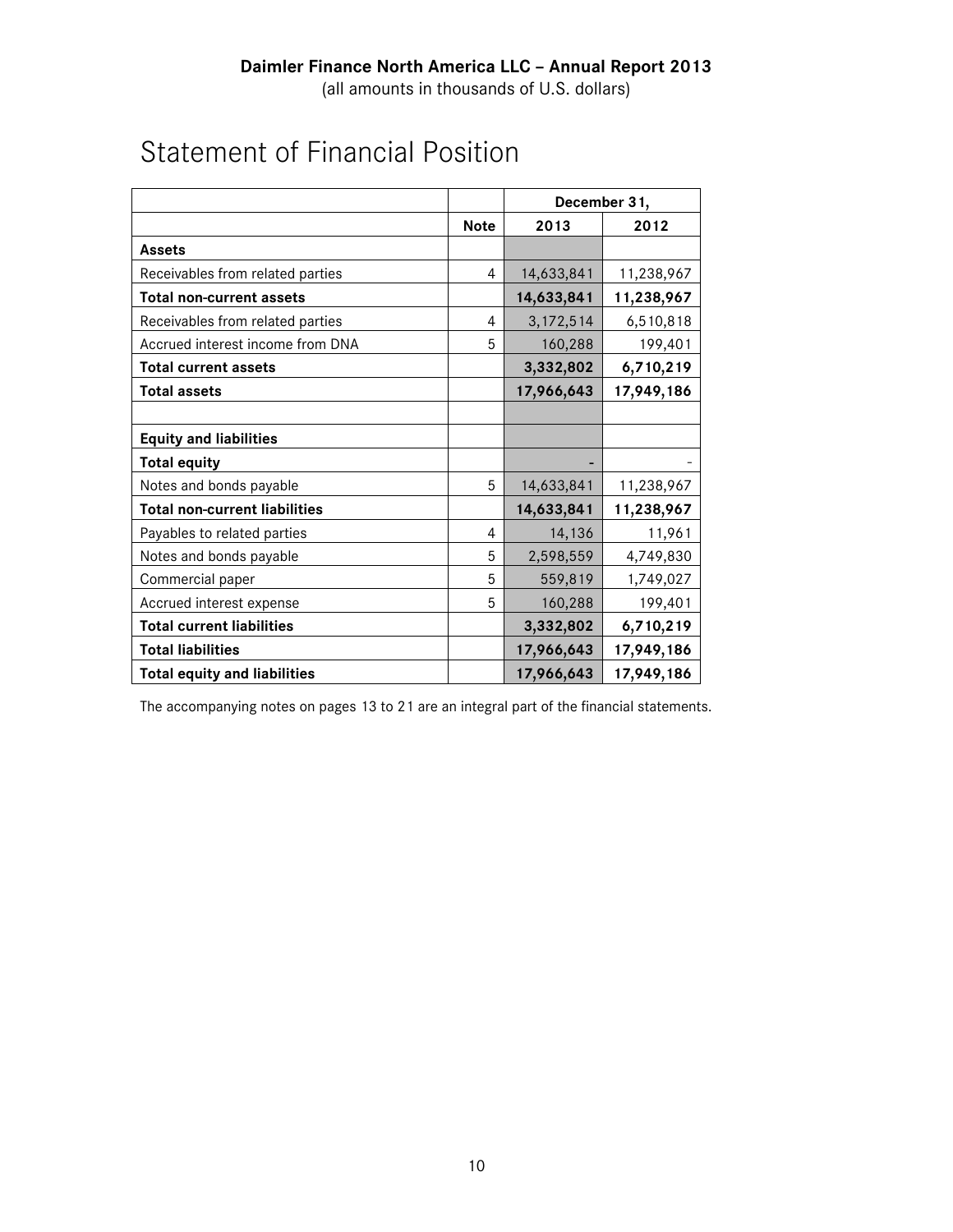# Statement of Changes in Equity

|                                                           | Member's<br>Investment | Retained<br><b>Earnings</b> | <b>Other</b><br><b>Reserves</b> | Total<br>Equity |
|-----------------------------------------------------------|------------------------|-----------------------------|---------------------------------|-----------------|
| Balance at January 1, 2012                                |                        |                             |                                 |                 |
| Net income                                                |                        |                             |                                 |                 |
| <b>Total comprehensive income</b>                         |                        |                             |                                 |                 |
| Transactions with owners directly<br>recognized in equity |                        |                             |                                 |                 |
| Balance at December 31, 2012                              |                        |                             |                                 |                 |
| Net income                                                |                        |                             |                                 |                 |
| <b>Total comprehensive income</b>                         |                        |                             |                                 |                 |
| Transactions with owners directly<br>recognized in equity |                        |                             |                                 |                 |
| Balance at December 31, 2013                              |                        |                             |                                 |                 |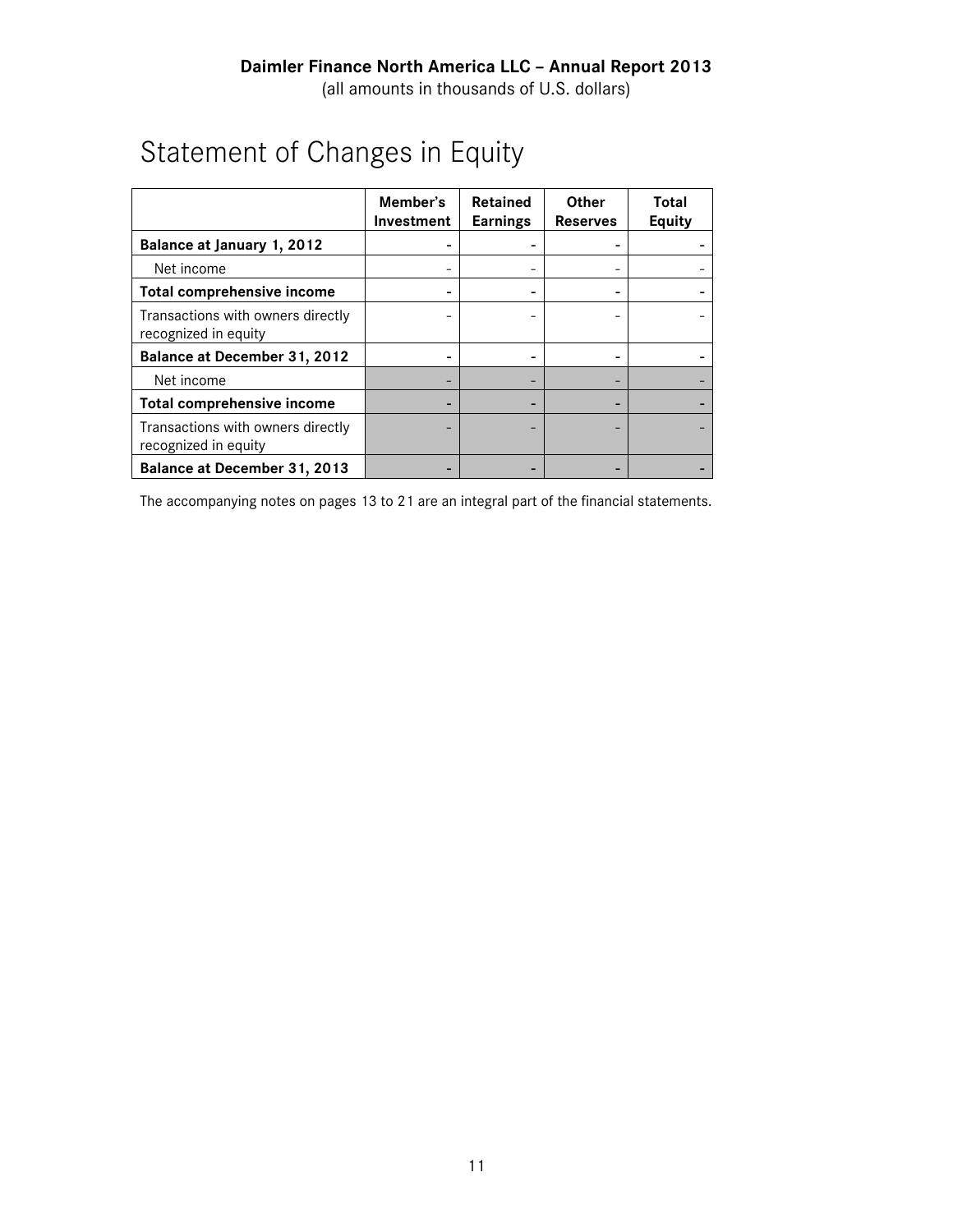# Statement of Cash Flows

|                                                          |             | Year ended December 31, |               |
|----------------------------------------------------------|-------------|-------------------------|---------------|
|                                                          | <b>Note</b> | $2013^2$                | 2012          |
| Net income                                               |             |                         |               |
| Net increase in receivables from related parties         | 4           | (76, 661)               | (3,915,316)   |
| Net increase in payables to related parties              | 4           | 2,175                   | 4,881         |
| Net cash used in/provided by operating activities        |             | (74, 486)               | (3,910,435)   |
| Net cash provided by investing activities                |             |                         |               |
| Repayments of notes and bonds payable                    | 5           | (4,704,613)             | (2,449,426)   |
| Issuances of notes and bonds payable                     | 5           | 5,977,030               | 5,627,214     |
| Repayments of commercial paper <sup>2</sup>              | 5           | (1,961,773)             | (2, 166, 547) |
| Issuances of commercial paper                            | 5           | 763,842                 | 2,899,194     |
| Net cash provided by financing activities                |             | 74,486                  | 3,910,435     |
| Net increase/decrease in cash and cash equivalents       |             |                         |               |
| Cash and cash equivalents at the beginning of the period |             |                         |               |
| Cash and cash equivalents at the end of the period       |             |                         |               |
|                                                          |             |                         |               |
| Supplemental information <sup>1</sup> :                  |             |                         |               |
| Interest paid                                            |             | (609, 805)              | (626, 575)    |
| Interest received                                        |             | 609,805                 | 626,575       |

1 All cash flows from interest are included in cash provided by operating activities. The Company does not have any cash flows from income taxes.

2 Cash flows from commercial paper with initial time to maturity less than 3 months are netted.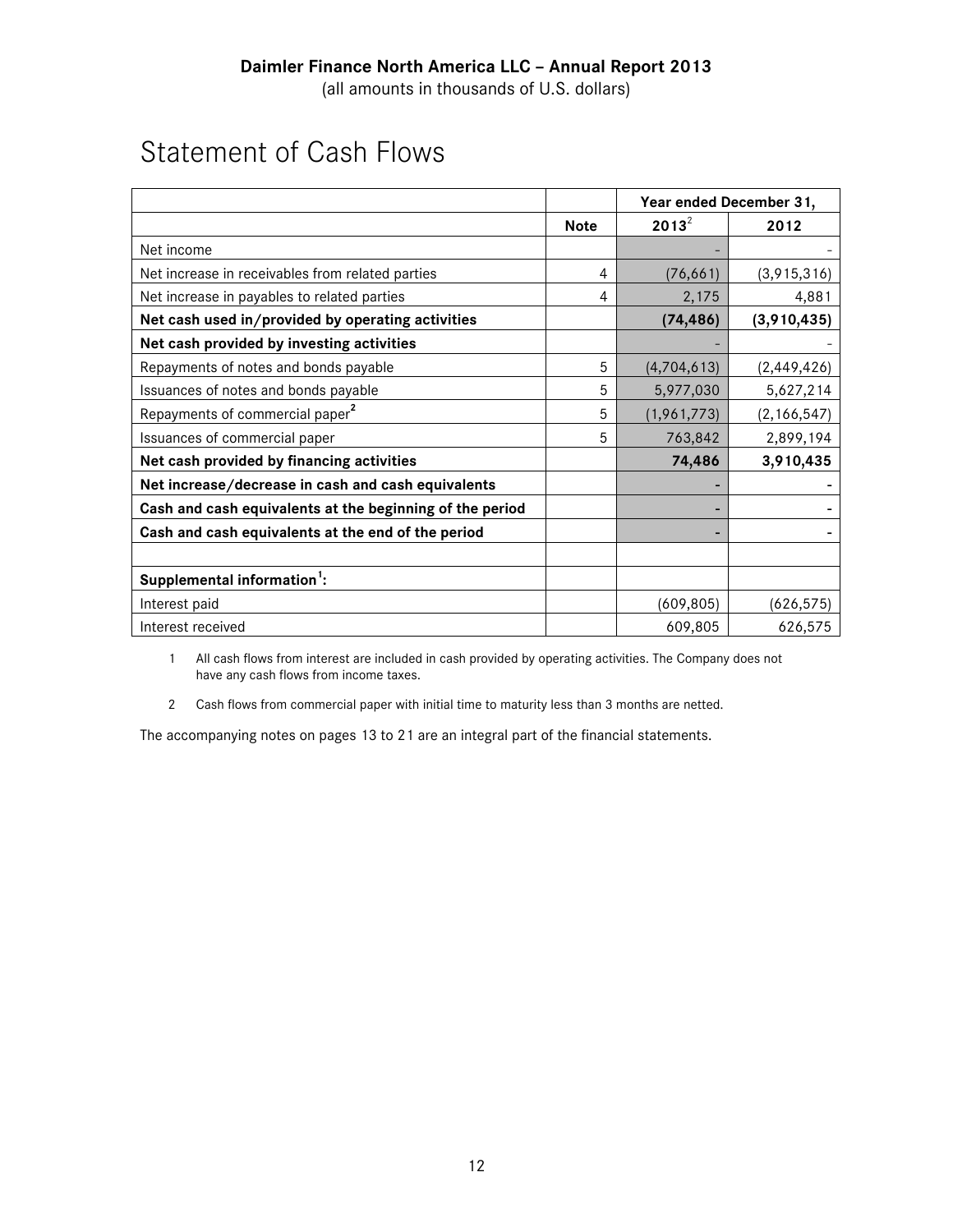# Notes to the financial statements

# **1. Reporting entity**

Daimler Finance North America LLC ("DFNA" or the "Company") is a limited liability company organized under the laws of Delaware. The Company is a wholly-owned subsidiary of Daimler North America Corporation ("DNA"), which is in turn a wholly-owned subsidiary of Daimler AG ("DAG"). Its registered office is located at 1209 Orange Street, Wilmington, Delaware 19801, USA.

DFNA accesses US and foreign capital markets to raise funds, which it lends to DNA through a consolidated funding and cash management system.

In the event of non-payment by DFNA, DAG irrevocably and unconditionally guarantees the debt holders the payment of the amounts corresponding to the principal of, and interest on the respective notes and bonds and commercial paper as they become due. DFNA and DNA entered into intercompany loan agreements which are intended to mirror DFNA's external borrowings such that interest expense with third parties is offset by corresponding interest income from DNA.

# **2. Basis of preparation**

# **(a) Statement of compliance**

The financial statements have been prepared in accordance with International Financial Reporting Standards ("IFRS") as issued by the International Accounting Standards Board ("IASB").

On April 2, 2014, the Board of Directors of DFNA authorized the financial statements for issue.

# **(b) Basis of measurement**

The financial statements have been prepared on the historical cost basis.

# **(c) Functional and presentation currency**

These financial statements are presented in U.S. dollars ("\$"), which is the Company's functional currency. The Company reports the financial information in thousands of U.S. dollars, except where indicated otherwise.

# **(d) Presentation in the statement of financial position**

Presentation in the statement of financial position differentiates between current and non-current assets and liabilities. Assets and liabilities are classified as current if they mature within one year.

# **(e) Use of estimates and judgments**

The preparation of financial statements requires management to make judgments, estimates and assumptions that affect the application of accounting policies and the reported amounts of assets, liabilities, income and expenses. Actual results may differ from these estimates. Management's critical estimates relate to the fair values of the Company's notes and bonds payable and receivables from DNA. Refer to Note 5 for additional information.

Estimates and underlying assumptions are reviewed on an ongoing basis. Revisions to accounting estimates are recognized in the period in which the estimate is revised and are applied prospectively.

# **(f) IFRSs issued and initially adopted in the financial year**

In May 2011, IASB published IFRS 13 Fair Value Measurement, which combines the regulations for fair value measurement that were previously contained in the individual IFRSs into a single standard and replaces them with a uniform IFRS framework for measuring fair value. In compliance with the transitional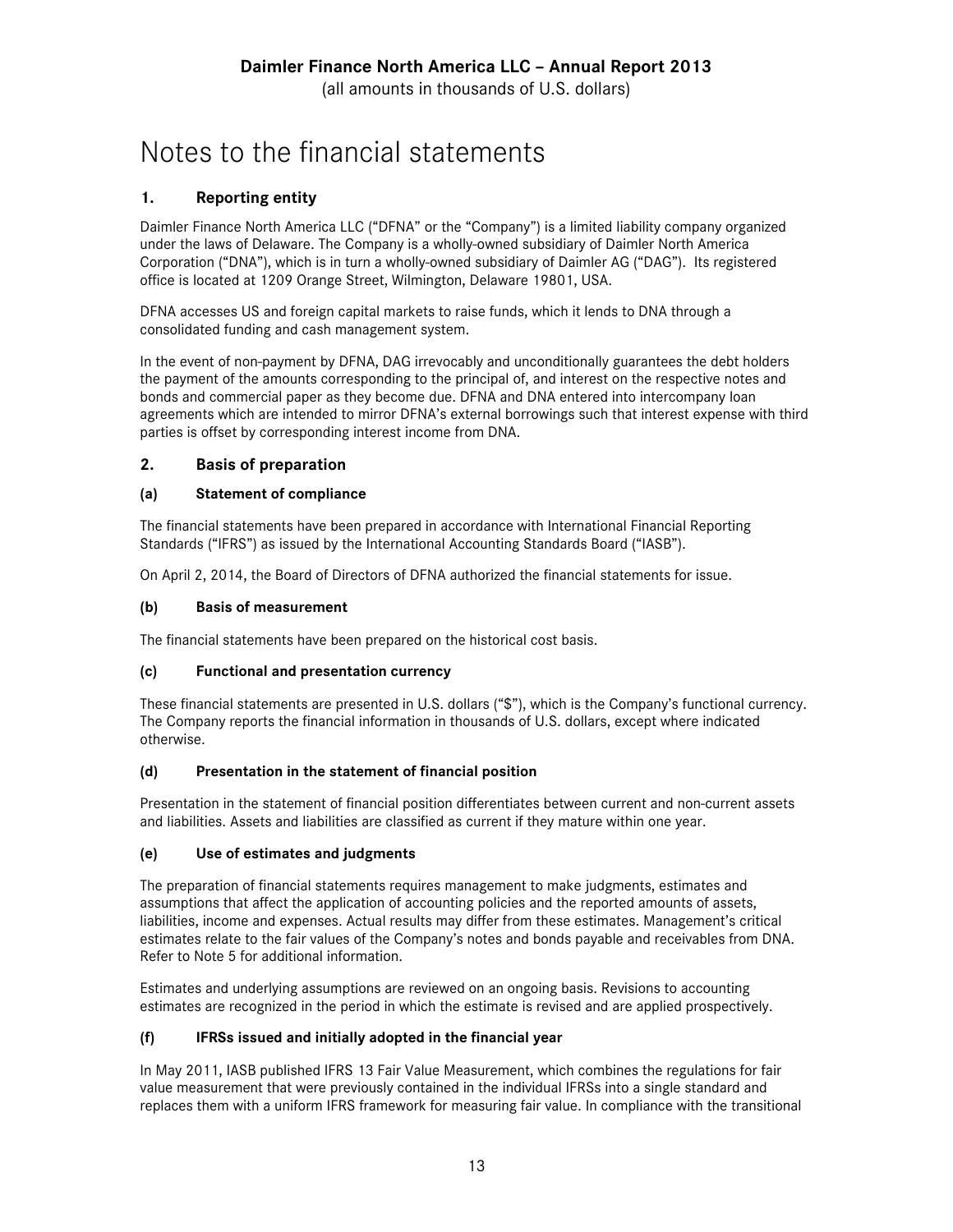(all amounts in thousands of U.S. dollars)

provisions of IFRS 13, the Group has applied the new provisions prospectively since January 1, 2013. DFNA did not make use of the possibility of earlier application of this standard. The initial application of the standard did not lead to significant changes in the measurement of assets and liabilities of DFNA.

# **(g) IFRSs issued but not yet adopted**

IFRS 9 Financial Instruments reflects the first and third phase of the IASB project to replace IAS 39 and deals with the classification and measurement of financial assets and financial liabilities as well as regulations for general hedge accounting. Accordingly, in the future, financial assets will be classified and measured either at amortized cost or at fair value. The provisions relating to financial liabilities will generally be adopted from IAS 39. With the amendment to IFRS 9 issued in November 2013, mandatory adoption as of January 1, 2015 was cancelled. A new adoption date will be defined only when the standard has been finalized. DFNA will not early adopt IFRS 9 "Financial Instruments" for 2014. DFNA will determine the expected effects on the financial statements as the adoption date nears. Other IFRSs issued but not required to be adopted are not expected to have a significant influence on the Company's financial position, financial performance or statements of cash flows.

# **(h) Reclassifications**

Certain amounts in the 2012 statement of cash flows have been reclassified in order to conform to the 2013 presentation.

# **3. Summary of significant accounting policies**

# **(a) Interest income and expense**

Interest income and expense are recognized in the statement of comprehensive income using the effective interest method. The effective interest rate is the rate that exactly discounts the estimated future cash payments or receipts through the expected life of the financial asset or liability (or, where appropriate, a shorter period) to the carrying amount of the financial asset or liability. When calculating the effective interest rate, the Company estimates future cash flows considering all contractual terms of the financial instrument except future credit losses.

# **(b) Foreign currency translation**

Transactions in foreign currency are translated at the relevant foreign exchange rates prevailing at the transaction date. Monetary liabilities denominated in foreign currencies at the reporting date are retranslated into U.S. dollars at the spot exchange rate at that date. Since the Company's receivables from DNA are intended to mirror its external borrowings, any resulting gains or losses on the notes and bonds payable are offset by the corresponding gains and losses on the receivables. The gains and losses from such remeasurement are recognized in the statement of comprehensive income in the line "other financial income (expense), net" and net to\$(5).

# **(c) Income taxes**

The Company is a single member limited liability company. As such, the Company is not a taxable entity for federal and state income tax purposes. Rather, taxable income or loss is included in its member's federal and state income tax returns and any resulting income taxes are paid by the member.

# **(d) Transactions with related parties**

DFNA is wholly owned by DNA and indirectly by DAG. Transactions with related parties in the normal course of business are recorded at the agreed upon exchange amount. Financial receivables and payables with related parties are entered into at prevailing market terms at the time of the transaction.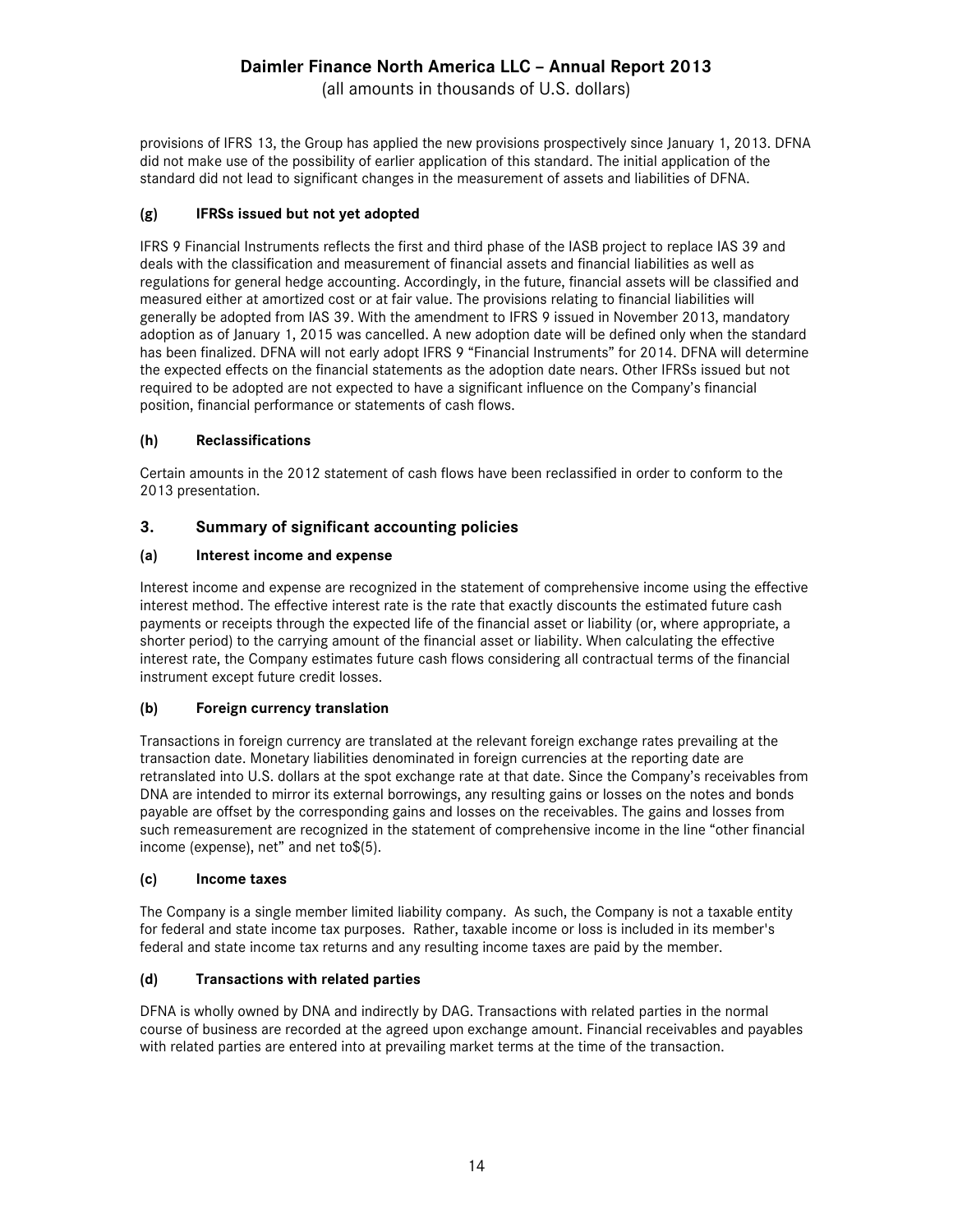(all amounts in thousands of U.S. dollars)

# **(e) Financial assets**

Financial assets consist primarily of receivables from DNA, which arise from intercompany loans. These receivables are non-derivative financial assets with fixed or determinable payments that are not quoted in an active market. After initial recognition at fair value, they are subsequently carried at amortized cost using the effective interest method less any impairment losses, if necessary. Gains and losses are recognized in the statement of comprehensive income when the loans and receivables are derecognized or impaired. Interest effects on the application of the effective interest method are also recognized in profit or loss.

# **(f) Financial liabilities**

Financial liabilities include notes and bonds payable, commercial paper and accrued interest expense.

New notes and bonds and commercial paper issuances are recognized at fair value based on quoted prices on the day of issuance. After initial recognition at fair value, they are subsequently measured at amortized cost using the effective interest method.

# **4. Transactions with related parties**

The following table sets forth amounts receivable from related parties:

|                                           | December 31              |            |  |
|-------------------------------------------|--------------------------|------------|--|
|                                           | 2012<br>2013             |            |  |
| <b>DNA</b>                                | 17,804,892               | 17,749,770 |  |
| DAG.                                      | -                        | 15         |  |
| Daimler North America Finance Corporation | 1,463                    |            |  |
| Total                                     | 17,806,355<br>17,749,785 |            |  |

The receivables bear interest at largely fixed rates ranging from 0.4% to 8.5%, with a weighted average interest rate of 2.4%. Interest income is recorded using the effective interest method. The Company recorded interest income from DNA of \$570,692 in 2013 and \$586,280 in 2012. As of December 31, 2013, aggregate annual maturities of receivables from related parties were as follows:

| 2014   | 3, 172, 514 |
|--------|-------------|
| 2015   | 3,544,816   |
| 2016   | 4,536,355   |
| > 2016 | 6,552,670   |
| Total  | 17,806,355  |

The following table sets forth amounts payable to related parties:

|                                           | December 31. |                    |  |
|-------------------------------------------|--------------|--------------------|--|
|                                           | 2012<br>2013 |                    |  |
| <b>DAG</b>                                | 14,136       | 7,210              |  |
| Daimler North America Finance Corporation | -            | .75                |  |
| Total                                     | 14,136       | 11.96 <sup>.</sup> |  |

DFNA is charged fees for the full and unconditional guarantees on its outstanding notes and bonds and commercial paper programs by DAG. These fees are calculated as a set percentage of the outstanding notes and bonds and commercial paper for any given year. These guarantee fees were \$ 24,516 and \$12,364 for the years ended December 31, 2013 and 2012, respectively.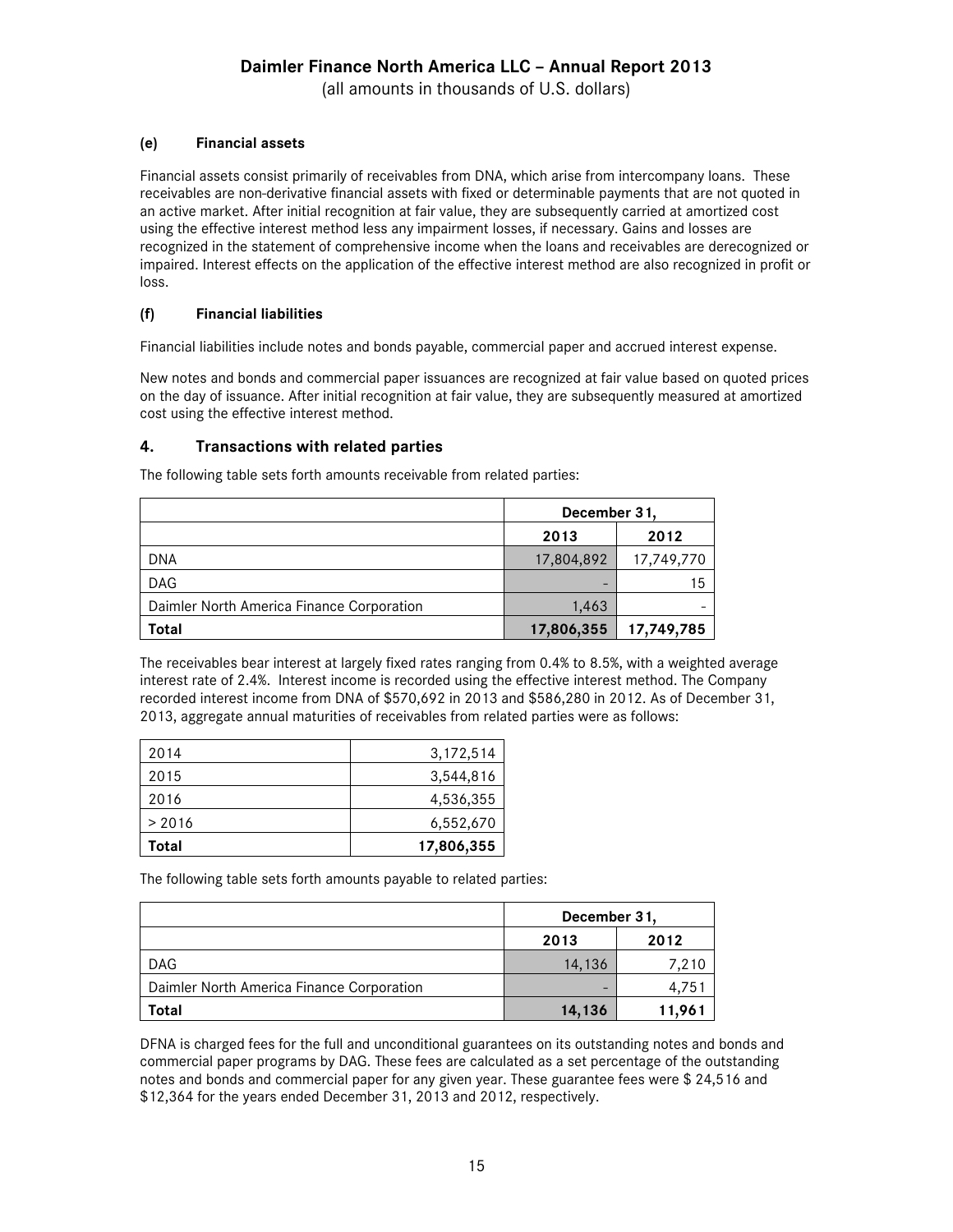(all amounts in thousands of U.S. dollars)

DFNA is charged for administrative overhead expenses by DNA. These expenses were \$1,380 and \$853 for the years ended December 31, 2013 and 2012, respectively, and are included in administrative expenses in the statements of comprehensive income.

DFNA and DNA are also parties to agreements pursuant to which DNA reimburses DFNA for any and all expenses incurred in connection with the administration of DFNA's notes and bonds and commercial paper programs. These reimbursements are recognized in income.

There are no related party transactions with key management personnel as defined in IAS 24.

#### **5. Financial instruments**

#### **(a) Carrying amounts and fair values of financial instruments**

The following table shows the carrying amounts and fair values of the Company's financial instruments by IAS 39 "Financial Instruments: Recognition and Measurement" measurement category. The fair value of a financial instrument is the amount for which an asset could be exchanged, or a liability settled, between knowledgeable, willing parties in an arm's length transaction. Given the varying influencing factors, the reported fair values can only be viewed as indicators of the prices that may actually be achieved on the market.

|                                                  | December 31, 2013         |            | December 31, 2012         |                   |  |
|--------------------------------------------------|---------------------------|------------|---------------------------|-------------------|--|
|                                                  | <b>Carrying</b><br>amount | Fair value | <b>Carrying</b><br>amount | <b>Fair value</b> |  |
| Loans and receivables                            |                           |            |                           |                   |  |
| Receivables from related<br>parties              | 17,806,355                | 18,673,136 | 17,749,785                | 18,904,886        |  |
| Accrued interest income<br>from DNA              | 160,288                   | 160,288    | 199,401                   | 199,401           |  |
| Total loans and receivables                      | 17,966,643                | 18,833,424 | 17,949,186                | 19,104,287        |  |
| <b>Total financial assets</b>                    | 17,966,643                | 18,833,424 | 17,949,186                | 19,104,287        |  |
| Financial liabilities at<br>amortized cost       |                           |            |                           |                   |  |
| Notes and bonds<br>payable                       | 17,232,400                | 18,099,181 | 15,988,797                | 17, 143, 898      |  |
| Commercial paper                                 | 559,819                   | 559,819    | 1,749,027                 | 1,749,027         |  |
| Payables to related<br>parties                   | 14,136                    | 14,136     | 11,961                    | 11,961            |  |
| Accrued interest<br>expense                      | 160,288                   | 160,288    | 199,401                   | 199,401           |  |
| Total financial liabilities at<br>amortized cost | 17,966,643                | 18,833,424 | 17,949,186                | 19,104,287        |  |
| <b>Total financial liabilities</b>               | 17,966,643                | 18,833,424 | 17,949,186                | 19,104,287        |  |

The fair values of financial instruments were calculated on the basis of market information available at the reporting date using the methods and assumptions presented below. Due to the short nature of accrued interest income and interest expense and payables to related parties, management assumes that their fair values are equal to the carrying amounts.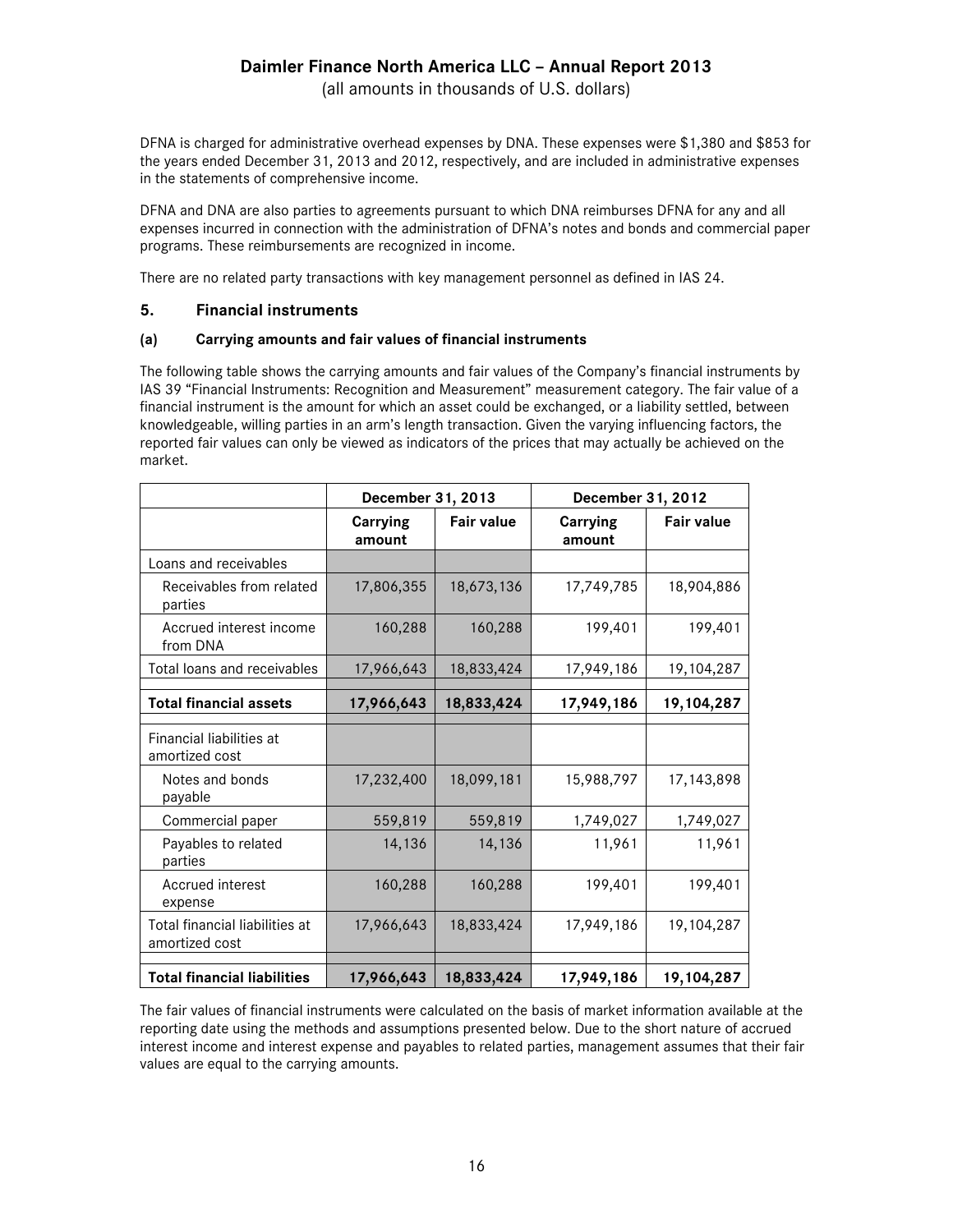(all amounts in thousands of U.S. dollars)

#### **Receivables from related parties**

DFNA intends to hold receivables from DNA to maturity. None of these receivables have been derecognized or are impaired, and the Company does not believe that these receivables are at risk of being impaired. The Company believes that the fair value of the receivables from DNA approximates the fair value of the external notes and bonds payable and commercial paper at December 31, 2013 and 2012, as the terms and interest rates of the receivables from DNA are intended to mirror DFNA's external borrowings such that interest expense and debt maturities with third parties are offset by corresponding interest income and loan maturities from DNA.

#### **Notes and bonds payable**

The fair values of notes and bonds are calculated as the present values of the estimated future cash flows, using a discounted cash flow analysis based on market interest rates for similar types of instruments issued by other Daimler entities, which approximate quoted market prices. If the counterparty can request payment at different dates, the discounted cash flows are measured on the basis of the earliest date on which DFNA can be required to pay.

#### **Commercial paper**

Because of the short maturities of these financial instruments, the carrying amount approximates the fair value.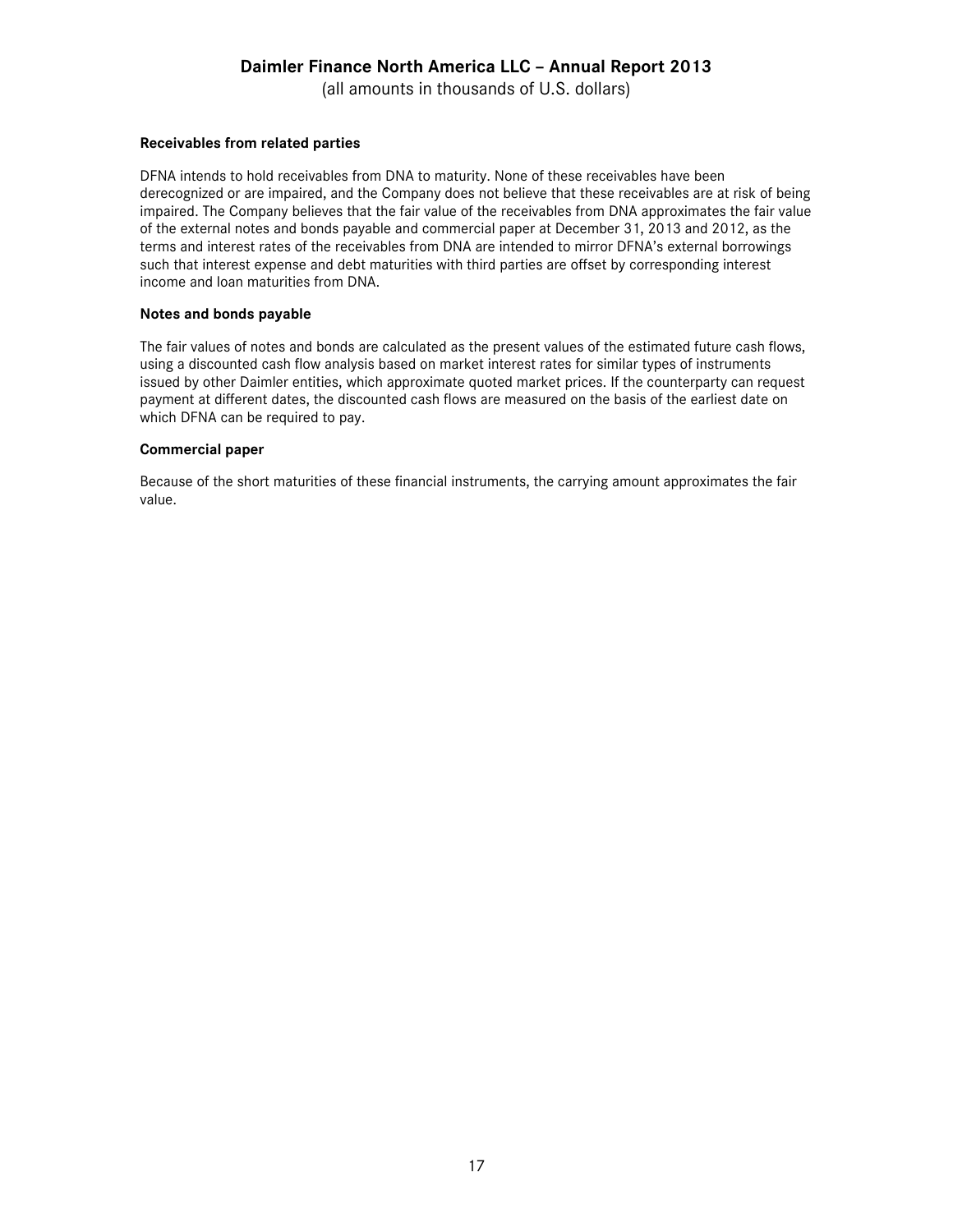(all amounts in thousands of U.S. dollars)

#### **(b) Notes and bonds payable**

DFNA's obligations under the notes and bonds program are fully and unconditionally guaranteed by its ultimate parent company, DAG. Contemporaneously, DFNA and DNA entered into an agreement according to which DNA reimburses DFNA for any and all fees incurred by DFNA in the course of the administration of the program.

|                                             | Currency   | Nominal<br>interest rate | Year of<br>maturity | Face value | <b>Carrying</b><br>amount |
|---------------------------------------------|------------|--------------------------|---------------------|------------|---------------------------|
| <b>US-Dollar Medium Term Notes</b>          |            |                          |                     |            |                           |
| Medium Term Note                            | <b>USD</b> | 1.950%                   | 2014                | 450,000    | 449,864                   |
| Medium Term Note                            | <b>USD</b> | Libor+0.61%              | 2014                | 750,000    | 749,866                   |
| Medium Term Note                            | <b>USD</b> | Libor+0.78%              | 2014                | 600,000    | 599,877                   |
| Medium Term Note                            | <b>USD</b> | 1.875%                   | 2014                | 800,000    | 798,952                   |
| Medium Term Note                            | <b>USD</b> | 2.300%                   | 2015                | 650,000    | 649,214                   |
| Medium Term Note                            | <b>USD</b> | Libor+0.60%              | 2015                | 750,000    | 749,422                   |
| Medium Term Note                            | <b>USD</b> | 1.650%                   | 2015                | 650,000    | 649,240                   |
| Medium Term Note                            | <b>USD</b> | 1.300%                   | 2015                | 1,500,000  | 1,496,940                 |
| Medium Term Note                            | <b>USD</b> | 1.250%                   | 2016                | 1,250,000  | 1,247,204                 |
| Medium Term Note                            | <b>USD</b> | 3.000%                   | 2016                | 700,000    | 698,398                   |
| Medium Term Note                            | <b>USD</b> | Libor+0.68%              | 2016                | 750,000    | 748,708                   |
| Medium Term Note                            | <b>USD</b> | 1.450%                   | 2016                | 750,000    | 747,989                   |
| Medium Term Note                            | <b>USD</b> | 2.625%                   | 2016                | 1,100,000  | 1,094,056                 |
| Medium Term Note                            | <b>USD</b> | 2.950%                   | 2017                | 600,000    | 598,168                   |
| Medium Term Note                            | <b>USD</b> | 2.400%                   | 2017                | 500,000    | 498,907                   |
| Medium Term Note                            | <b>USD</b> | 1.875%                   | 2018                | 1,000,000  | 994,109                   |
| Medium Term Note                            | <b>USD</b> | Libor+0.86%              | 2018                | 250,000    | 249,427                   |
| Medium Term Note                            | <b>USD</b> | 2.375%                   | 2018                | 1,250,000  | 1,244,166                 |
| Medium Term Note                            | <b>USD</b> | 2.250%                   | 2019                | 750,000    | 743,960                   |
| Medium Term Note                            | <b>USD</b> | 3.875%                   | 2021                | 750,000    | 741,647                   |
| Medium Term Note                            | <b>USD</b> | 8.500%                   | 2031                | 1,500,000  | 1,482,285                 |
| <b>Total US Dollar Medium Term</b><br>Notes |            |                          |                     | 17,300,000 | 17,232,400                |
|                                             |            |                          |                     |            |                           |
| <b>Total</b>                                |            |                          |                     | 17,300,000 | 17,232,400                |

Terms and conditions of notes and bonds payable outstanding at December 31, 2013, are as follows:

#### **(c) Commercial paper**

In February 2011, DFNA entered into a \$3,000,000 private placement of commercial paper. As of December 31, 2013, \$559,819 of commercial paper was outstanding with interest rates ranging from 0.36% to .85% and maturity dates ranging from January 10, 2014 to August 26, 2014. DFNA's obligations under the commercial paper program are fully and unconditionally guaranteed by its ultimate parent company, DAG.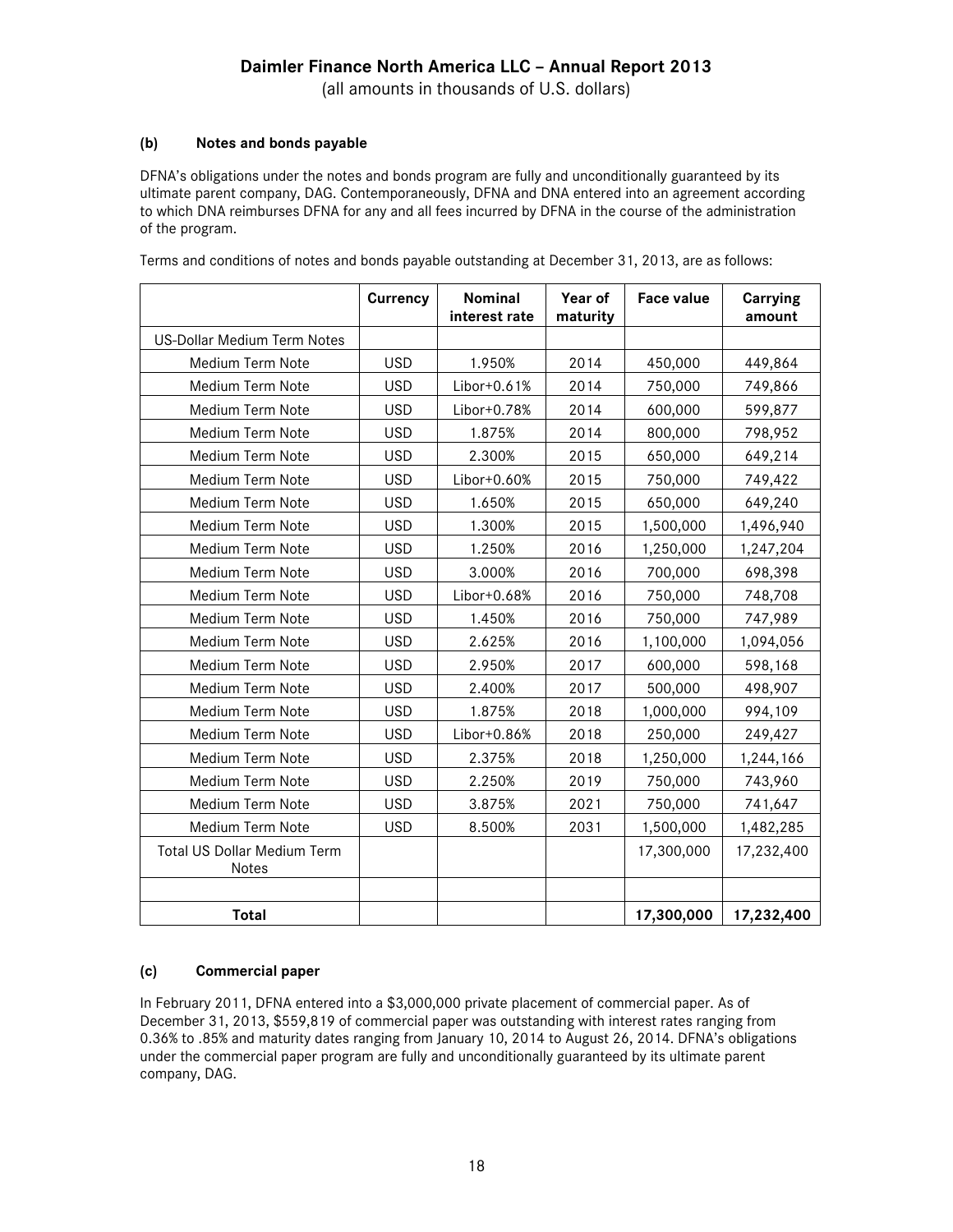(all amounts in thousands of U.S. dollars)

# **6. Risk management**

#### **(a) Introduction**

The global nature of the Daimler businesses in the US exposes DFNA indirectly to the risks listed below:

- credit risk
- liquidity risk
- market risks

However, the resulting effects of these risks on the Company's financial position, cash flows and profitability are all offset by the existing reimbursement agreements between DFNA and DNA as well as the unconditional guarantee issued by DAG for DFNA's outstanding notes and bonds and commercial paper. As a result, the Company is exposed to DNA's, and indirectly to its ultimate parent DAG's, intent and ability to effect the repayment of these receivables and honor the unconditional guarantee.

This note presents information about the Company's exposure to each of the above risks, and the objectives, policies and processes for measuring and managing risk. As part of its policies and processes for managing and measuring, if necessary, these risks, the Company monitors DAG's liquidity position. DAG's financial statements are publicly available.

Debt ratings are an assessment by the rating agencies of the credit risk associated with DAG and are based on information provided by DAG or other sources. Lower ratings generally result in higher borrowing costs and reduced access to capital markets. Standard & Poor's Rating Services ("S&P"), Moody's Investors Service, Inc. ("Moody's"), Fitch Ratings Ltd. ("Fitch") and DBRS rate DAG's commercial paper (short-term) and senior unsecured long-term debt (long-term). DAG's ratings as of December 31, 2013 were as follows:

|                 | S&P | Moody's | <b>Fitch</b> | <b>DBRS</b> |
|-----------------|-----|---------|--------------|-------------|
| Short-term debt | A-2 | P-2     | ドク           | $R-1$ (low) |
| Long-term debt  | А-  | AЗ      | д-           | (low)       |

#### **(b) Risk management framework**

DFNA applies the guidelines established by its ultimate parent company, DAG, and when necessary, establishes its own guidelines unique to the transactions of the Company. The guidelines are established for risk controlling procedures and for the use of financial instruments, including a clear segregation of duties with regard to operating financial activities, settlement, accounting and controlling of financial instruments. The guidelines upon which the Company's risk management processes are based are designed to identify and analyze these risks, to set appropriate risk limits and controls and to monitor the risks by means of reliable and up-to-date administrative and information systems. The guidelines and systems are regularly reviewed and adjusted to changes in markets and businesses.

# **(c) Credit risk**

Credit risk is the risk of economic loss arising from counterparty's failure to repay or service debt in accordance with the contractual terms. Credit risk encompasses both the direct risk of default and the risk of a deterioration of creditworthiness as well as concentration risks.

The Company's assets consist primarily of receivables from DNA. As a result, the Company is exposed to DNA's, and indirectly to its ultimate parent DAG's, intent and ability to effect the repayment of these receivables. The maximum exposure to credit risk at the reporting date from receivables is equal to the carrying amount, which is equal to the total assets of the Company. As part of its policies and processes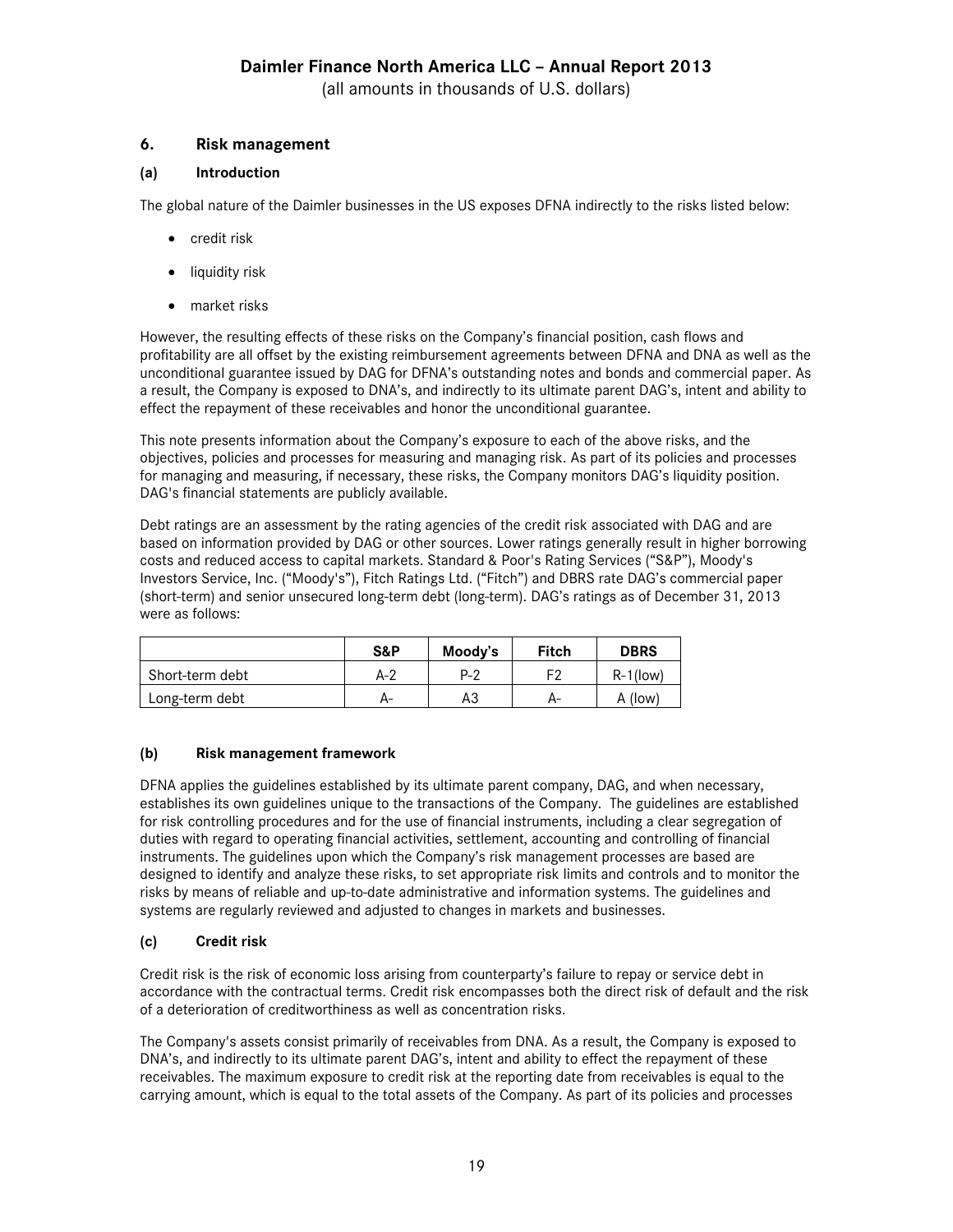(all amounts in thousands of U.S. dollars)

for managing and measuring, if necessary, the Company's exposure to credit risk, the Company monitors DAG's liquidity position.

#### **(d) Liquidity risk**

Liquidity risk encompasses the risk that the Company will encounter difficulty in meeting obligations associated with its financial liabilities in full when due. DFNA's source of liquidity is its external borrowings. The funds are primarily used to finance working capital and capital expenditure requirements as well as the cash needs of the lease and financing business of the DNA subsidiaries.

Depending on its cash needs and market conditions, DFNA issues bonds and notes and commercial paper in various currencies. Adverse changes in the capital markets could increase DFNA's funding costs and limit the Company's financial flexibility.

In September 2013, the Company, together with DAG and other DAG subsidiaries, entered into a Euro 9 billion credit facility for a 5 year term and two extension options of two years in total with a syndicate of international banks. This facility provides funds for general corporate purposes. Prior approval from DAG is required before the Company can access this credit line. At the end of 2013 and through the issuance date of these financial statements, this facility was not utilized by the Company.

The liquidity runoff shown in the following table provides an insight into how the liquidity situation of the Company is affected by the cash flows of financial liabilities as of December 31, 2013. It comprises a runoff of the undiscounted principal and interest cash outflows of the financing liabilities and undiscounted payments from other financial liabilities.

|                                | Total      | 2014      | 2015      | 2016      | 2017      | 2018      | >2018     |
|--------------------------------|------------|-----------|-----------|-----------|-----------|-----------|-----------|
| Notes and bonds -<br>principal | 17,300,000 | 2,600,000 | 3,550,000 | 4,550,000 | 1,100,000 | 2,500,000 | 3,000,000 |
| Notes and bonds -<br>interest  | 3,281,853  | 417,070   | 375,555   | 325,833   | 245,137   | 220,445   | 1,697,813 |
| Commercial paper               | 559,819    | 559,819   |           |           |           |           |           |
| Payables to related<br>parties | 14,136     | 14,136    |           |           |           |           |           |
| Total                          | 21,155,808 | 3,591,025 | 3,925,555 | 4,875,833 | 345,137   | 2,720,445 | 4,697,813 |

If the counterparty can request payment at different dates, the liability is included on the basis of the earliest date on which DFNA can be required to pay.

#### **(e) Market risk**

Market risk is the risk that changes in market prices, such as interest rates and foreign exchange rates, will affect the Company's income or the value of its financial instruments. The objective of market risk management is to manage and control market risk exposures within acceptable parameters, while optimizing the return on risk.

The global nature of the Daimler businesses in the US exposes DFNA indirectly to market risks resulting from foreign currency exchange rates and changes in interest rates. However, the resulting effects of these market risks on the Company's financial position, cash flows and profitability are all offset by the existing reimbursement agreements between DFNA and DNA. DFNA maintains risk management control systems independent of Corporate Treasury.

# **7. Capital management**

DFNA is subject to the capital management at the DAG parent level. DAG uses "net assets" as its basis for capital management. Net assets are managed on a divisional level at DAG rather than at a regional or company level. Accordingly, the net assets of the Company are not subject to review for capital